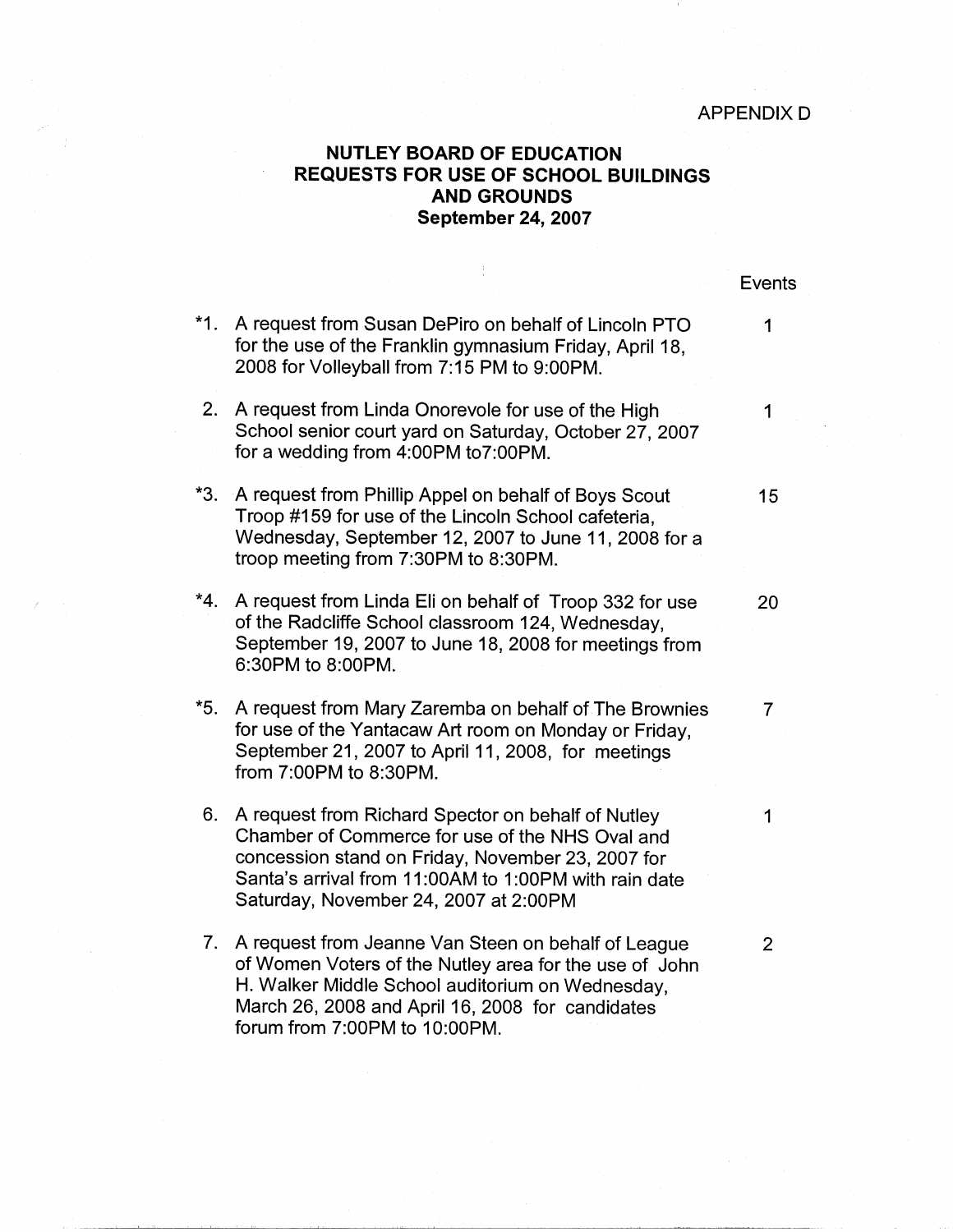- \*8. A request from Jeanne Van Steen on behalf of League 5 of Women Voters of the Nutley area for use of the Park Oval fence on Wednesday to Wednesday, October 31, 2007 though November 7, 2007, January 30, 2008 through February 6, 2008, April 9 2008 through April 16, 2008, April 30, 2008 through May 7, 2008 and May 28, 2008 through June 4, 2008 for a sign " Vote Tuesday".
- \*9. A request from Theresa Vinci on behalf of Nutley Park 4 and Recreation for use of the John H. Walker Middle School gymnasium on Monday, Tuesday, Wednesday and Friday, September 17-21, 2007 for basketball try outs from 6:15PM to 9:00PM.
- \*10. A request from Theresa Vinci on behalf of Nutley Park 82 and Recreation for use of the Lincoln, Radcliffe, Spring Garden, Washington and Yantacaw School gymnasiums on Monday - Friday, November 1, 2007 though April 18, 2008 for basketball practice from 6:30PM to 9:00PM.
- \*11. A request from Theresa Vinci on behalf of Nutley Park 15 and Recreation for use of the Spring Garden School gymnasium on Saturday, December 1, 2007 though April 12, 2008 for basketball games from 7:30AM to 2:00PM.
- \*12. A request from Theresa Vinci on behalf of Nutley Park 9 and Recreation for use of the High School auditorium and two music rooms on Monday to Thursday, November 12, 2007 though November 15, 2007 for theatre rehearsals from 4:00PM to 11 :00PM, Friday to Sunday, November 16, 2007 to November 18, 2007 for theater performances from 4:00PM to 11 :00PM.
- 13. A request from Theresa Vinci on behalf of Nutley Park 18 and Recreation for use of the Nutley High School gymnasiums on Wednesday, October 24, 2007 for Men volleyball from 7:30PM to 11 :00PM.
- \*14. A request from Ken Neri on behalf of Pack 145 den 3 and den 5 for use of the Radcliffe School classrooms on Wednesday, October 3, 2007 to June 18, 2008 for meetings from 3:30PM to 5:00PM.
- \*15. A request from Allyson Gardener on behalf of Brownie 16 Troop #527 for use of the Lincoln School Cafeteria on Tuesday, September 18, 2007 to June 10, 2008 for meetings from 6:30PM to 7:30PM.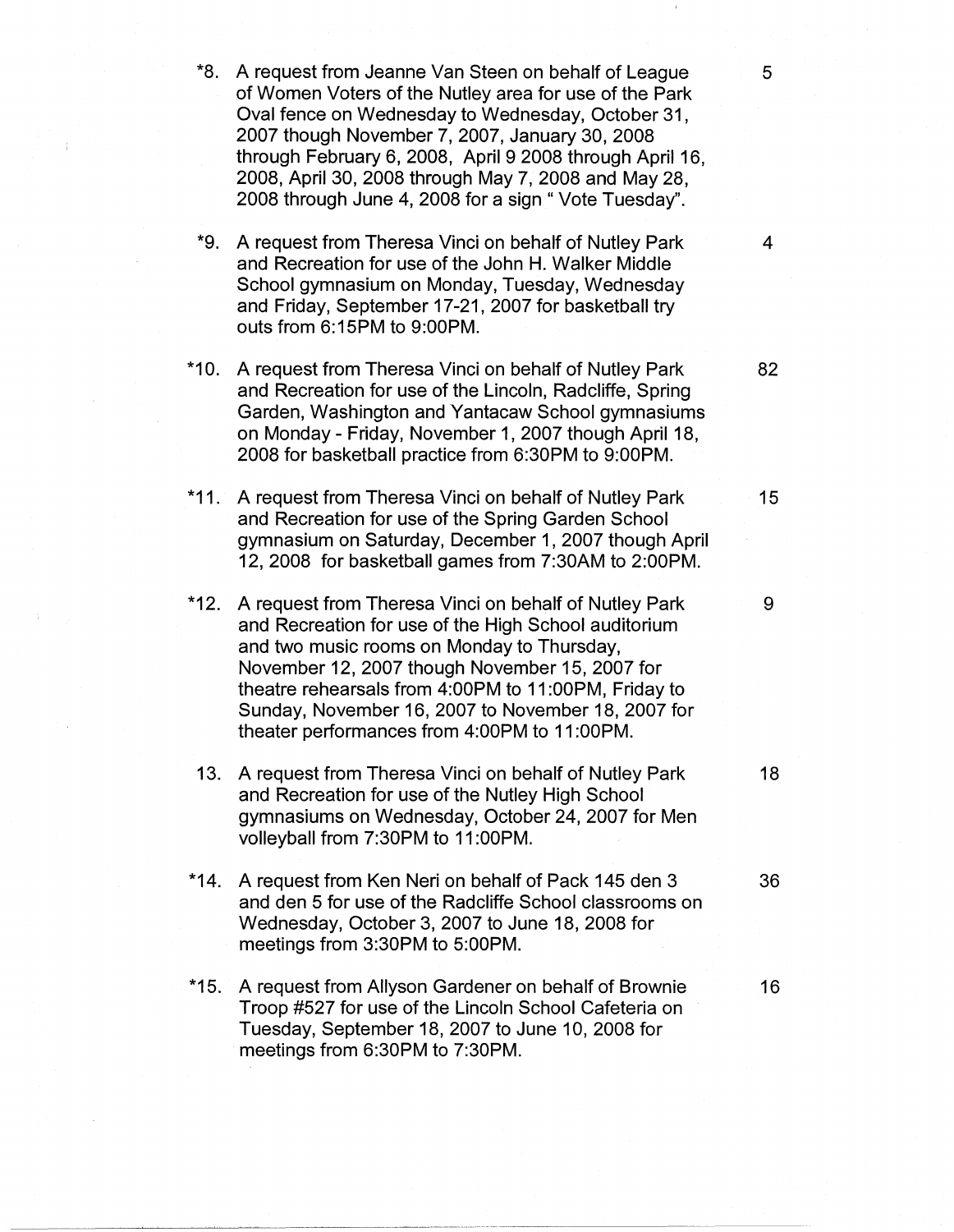**16.** A request from J. Gingerelli on behalf of Yantacaw PTO 2 for use of the John H. Walker Middle School auditorium, gymnasium, cafeteria and two classrooms on Thursday and Friday, May 15 & 16, 2008 for Talent show and one rehearsal from 4:00PM to 10:00PM. **\*17.** A request from Aida Rubins on behalf of Brownie Troop 15 791 for use of the Yantacaw School Art room on Monday, October 1, 2007 to June 16, 2008 for meetings from 3:15PM to 4:30PM. **\*18.** A request from Ken Neri on behalf of Pack 145 for use of 6 the Radcliffe Gymnasium on Friday, October 26, 2007 to March 14, 2008 for meetings from 7:00PM to 8:30PM. \*19. A request from Lori Robinson on behalf of Girl Scout 15 Troop for use of the Radcliffe School classroom on Monday, October 1, 2007 to June 9, 2008 for meetings from 6:30PM to 8:00PM. 20. A request from Theresa Vinci on behalf of Nutley Park 6 and Recreation for use of the Nutley High School Oval on Sundays, September 16, 200 to November 18, 2007 for Jr. football games from 10:00AM to Dusk. **\*21.** A request from Sherri Tolve on behalf of Pack 141 Den 2 9 for use of the Yantacaw School art room on Thursday, September 13, 2007 to May 8, 2008 for den meetings from 6:30PM to 8:30PM. \*22. A request from Sherri Tolve on behalf of Pack 141 Den 4 9 for use of the Yantacaw School classroom on Thursday, October 11, 2007 to June 12, 2008 for den meetings from 6:30PM to 8:00PM. \*23. A request from Sherri Tolve on behalf of Pack 141 Den 6 8 for use of the Yantacaw School classroom on Thursday, October 11, 2007 to May 8, 2008 for den meetings from 6:30PM to 8:00PM. \*24. A request from Maureen Costello on behalf of Brownies 9 for use of the Washington School classroom on Monday, October 1, 2007 to June 2, 2008 for meetings from 3:15PM to 4:00PM. **\*25.** A request from Barbara Gaultien on behalf of Girl Scouts **14**  for use of the Spring Garden School classroom on Wednesday, October 3, 2007 to May 28, 2008 for meetings from 3:30PM to 5:00PM.